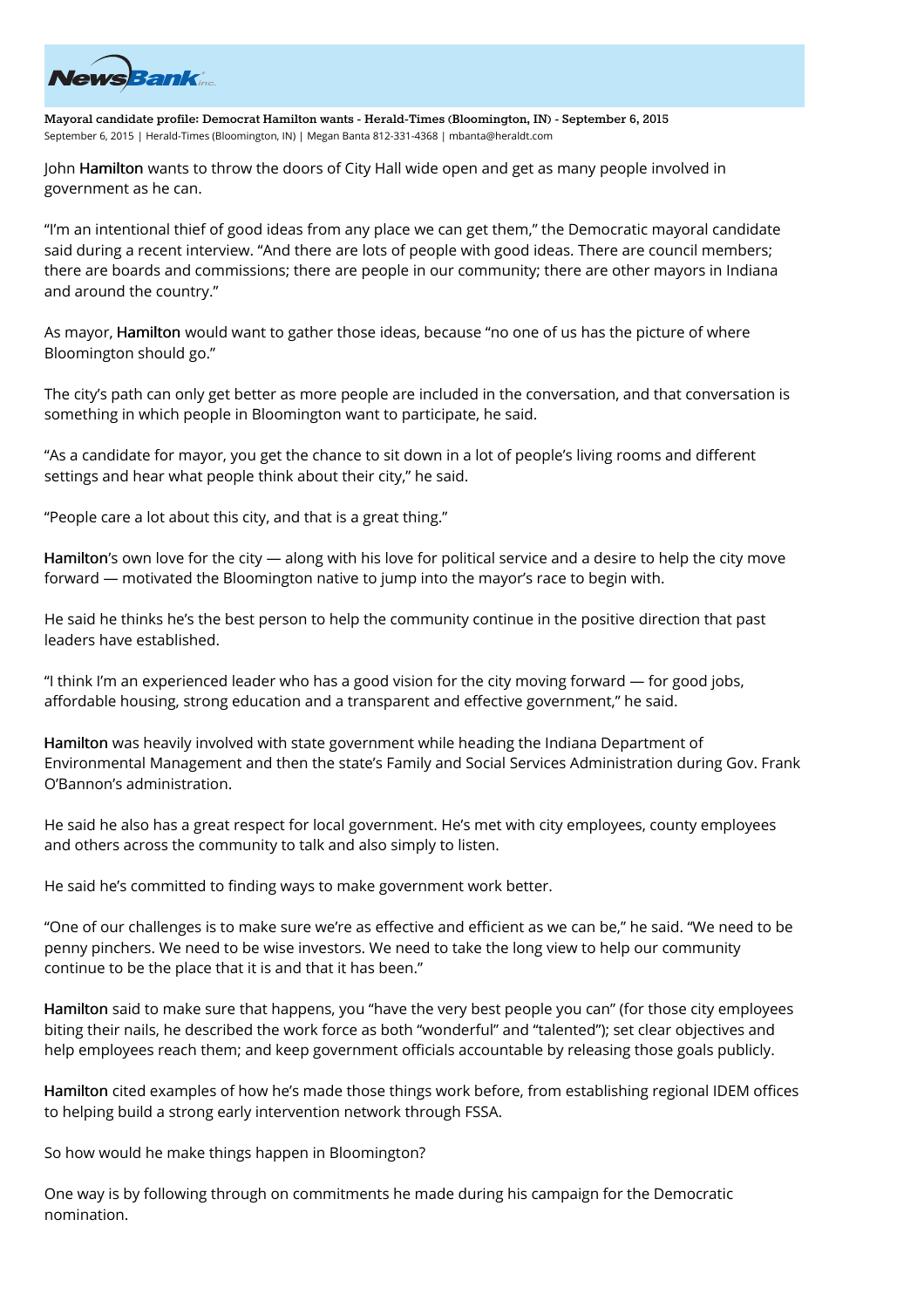"I've urged that we actually have a 24/7 tip line as soon as possible — I actually think we should have that now — where an employee of the city or any other person can call or email anonymously and say, 'Hey, I noticed this about city government," Hamilton said.

That would provide citizens with a safe way to notify the city about things and be engaged, he said.

Hamilton also has committed to reach out to an outside firm to get an independent view beyond the annual review by the State Board of Accounts of the city's financial oversight system.

He said while there have been definite improvements in the structures in place over the past year, there also "were obviously some shortfalls in the last couple years," and he'd simply like to have another set of eyes take a look at the oversight system.

Another thing he'd like to see is a high-speed fiber optic network throughout the city.

He also has committed to starting weekly, open sessions during which either he or a department head would be available to talk to community members and give updates on the day-to-day work of the city.

Other issues, such as wealth and income inequality, will be a little "stickier" to tackle and take more time, he said.

Hamilton would want to get started working on that and other quality of life issues right away by assembling a group to help think about how the city can "take steps to try to lift all boats and to make opportunity more available to all of us who are here."

"Our community needs to work for everybody. I haven't met people who want to be poor or who want to be homeless, and many people end up, through their paths in life, having periods of greater or lesser success. One of the the wonderful things about Bloomington is our health and our compassion," he said. "It is important that we help identify ways to help everyone be as successful as they can."

That means finding ways to make sure Bloomington continues to offer good jobs and coming up with some strategies for making sure housing is affordable.

The city can aid that effort by finding out what strategies are working in the community and by helping to direct and coordinate community efforts by gathering people around the same table, he said.

For now, Hamilton is focused on listening to groups of people organized by issue, geography or anything else, an effort he'll ramp up as the campaign starts by going to house parties as he did before the primary election.

And he wants to hear from people from all walks of life.

"I love open government and a lot of involvement of folks," he said, adding that it's key for the community to remember that the government is theirs and that their voice matters.

## JOHN HAMILTON

Party affiliation: Democrat

Day job: President of nonprofit founded to support community development and economic opportunity.

Experience: Ran Indiana's Family & Social Services Administration and Department of Environmental Management; former MCCSC School Board; former Bloomington Sustainability Commission chair; Shalom Community Center chair; two decades leading innovative nonprofit and financial work combating income inequality.

Positions: Will use extensive experience and proven leadership to pursue progressive policies; create sustainable jobs; establish community-owned, city-wide fiber Internet networks; insist on tight fiscal controls and open government; advocate for public education; push for affordable housing; preserve our unique